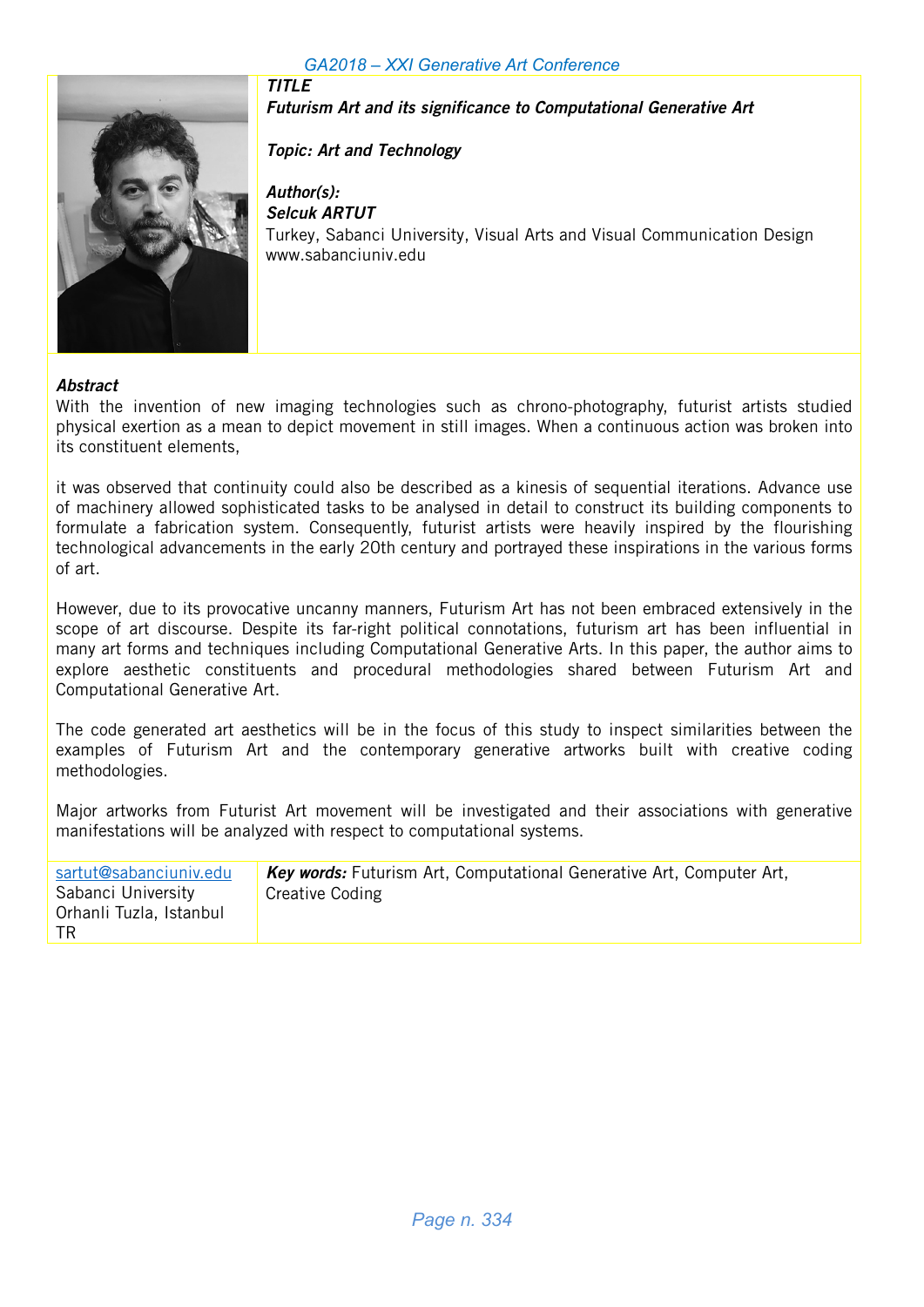# *GA2018 – XXI Generative Art Conference* Futurism Art and its significance to Computational Generative Art

### Selcuk ARTUT

Visual Arts and Visual Communication Design, Sabanci University Istanbul, Turkey sartut@sabanciuniv.edu

# **ABSTRACT**

With the invention of new imaging technologies such as chrono-photography, futurist artists studied physical exertion as a mean to depict movement in still images. When a continuous action was broken into its constituent elements, it was observed that continuity could also be described as a kinesis of sequential iterations. Advance use of machinery allowed sophisticated tasks to be analyzed in detail to construct its building components to formulate a fabrication system. Consequently, futurist artists were heavily inspired by the flourishing technological advancements in the early 20<sup>th</sup> century and portrayed these inspirations in the various forms of art. However, due to its provocative uncanny manners, Futurism Art has not been embraced extensively in the scope of art discourse. Despite its far-right political connotations, futurism art has been influential in many art forms and techniques including Computational Generative Arts. In this paper, the author aims to explore aesthetic constituents and procedural methodologies shared between Futurism Art and Computational Generative Art. The code generated art aesthetics will be in the focus of this study to inspect similarities between the examples of Futurism Art and the contemporary generative artworks built with creative coding methodologies. Major artworks from Futurist Art movement will be investigated and their associations with generative manifestations will be analyzed with respect to computational systems.

**Keywords:** Futurism Art, Computational Generative Art, Computer Art, Creative Coding

# **INTRODUCTION**

Art, in its marching augmentation, has brought about a multitude of artistic movements with their distinctive characteristics that emerge from the sensational influences of various times of history. These movements have been generally influencing each other with transitional boundaries. Occasionally distinct artistic movements form over time as a reaction or a derivation of a certain style and conception. Furthermore, art has been mainly influenced directly by the environment in which the society is in, and the content of art continues to shape with the changes in society. Futurism Art has also been featured in history as an art movement deeply influenced by the revolutionary political and technological developments in which the world is engaged with. In 1909, Futurism Art was acquainted for the first time with the large audiences by Filippo Tomaso Marinetti's article "The Founding and Manifesto of Futurism", which was published in the front cover of the newspaper Le Figaro in Paris (Rainey, Poggi, & Wittman 2009, Poggi 2009, Humphreys 2003). Marinetti, a son of a wealthy family, was a daring character who was eagerly paying homage to technology in every aspect of his life. His enthusiasm about speed was prevalent in the way he was driving his car dangerously and a serious accident he had been through in 1908 is regarded as a reference to his Futurist Manifesto (Carey 2015). His controversial attitude was on such a patriotic level that he would not hesitate to consider a roaring car with an explosive breath to be more beautiful than the famous Victory of Samothrace sculpture.

When we examine Marinetti's past in the practice of art, we see that in the early periods of his artistic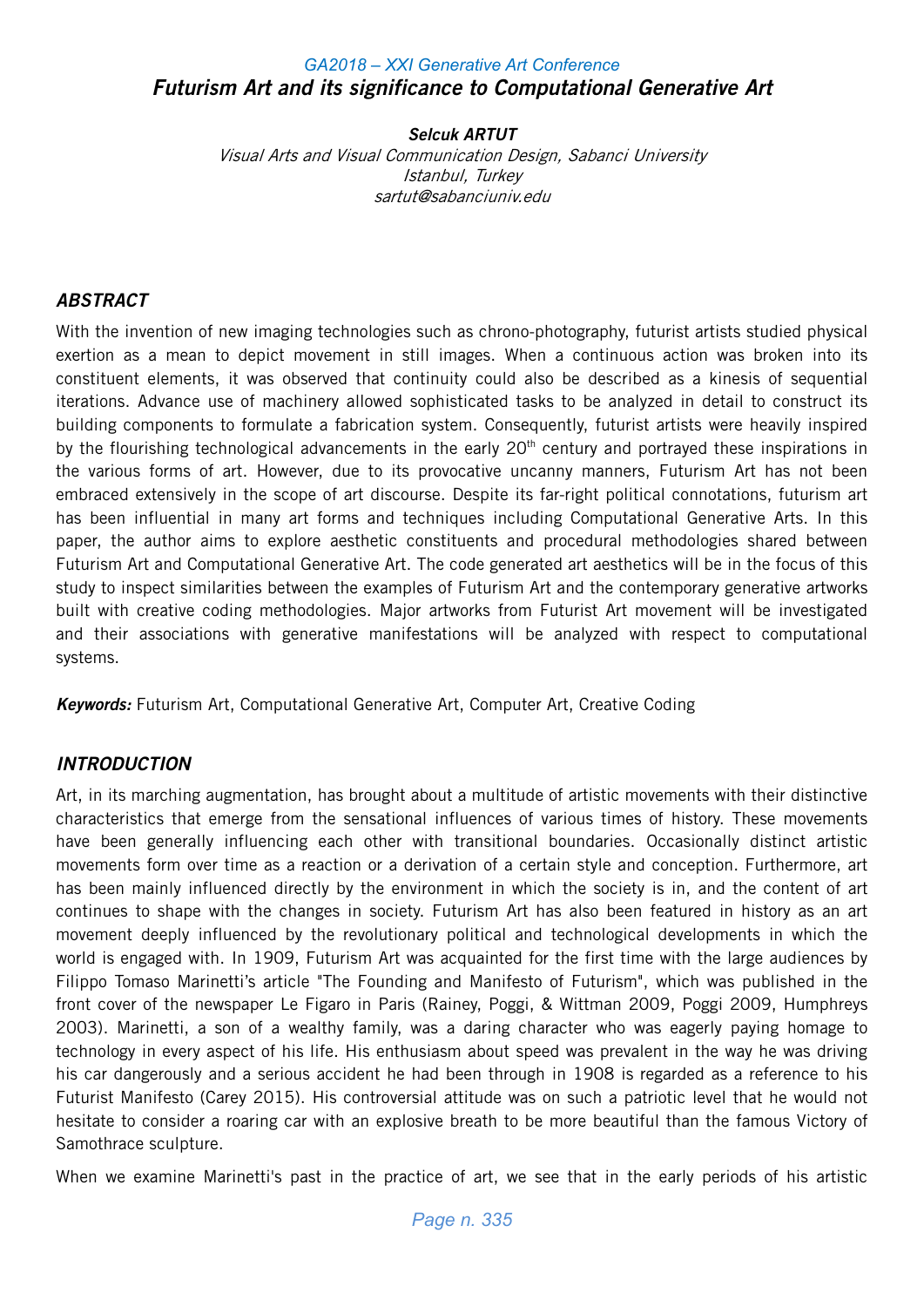production he was often engaged in a literature-oriented occupation. Marinetti published his first poem "L'Échanson" in 1898 in a magazine published in Milan called Anthologie Revue. His early poetry works have been reflecting a remarkable scent of brutality and controversy that his incendiary language has made him be distinguished severely from the existing art climate. In a very short amount of time after emerging as a new trend in the areas of literature and poetry, Futurism has become widely impressive in many areas of contemporary art and design such as painting, sculpture, architecture, theater, cinema, music, fashion, gastronomy and product design. In this respect, Futurism must not be considered only as an art movement but also as a sociological change that has delivered ambitions towards revolutionary consequences.

In 1930, the Manifesto of Futurist Cuisine was published on an Italian newspaper La Gazzetta del Popolo and in this writing, specific rules for the activity of a perfect lunch were listed in detail (Marinetti, Brill, & Chamberlain 2014, Berghaus 2001, Rohdie 2009). In furtherance of ruling out all the previous traditions, Futurist cuisine aspired to encourage knives, forks and traditional dishes to be removed in favor of tactile pleasures and flourish the ground with the measured use of accompanying music, poetry and even perfume to be paired with the flavors and colors of dishes. Likewise, a similar attitude is apparent in the way the music has been formulated by the Futurist artists. Two provoking manifestos were written by Francesco Balilla Pratella in 1911 and Luigi Russolo in 1912 which dictated rudimentary statements about the way the music was defined by the Futurists. According to Pratella, "the progress and the victory of the future will consist in researching and realizing the enharmonic modes of music" (Rainey, Poggi, & Wittman 2009:81). The composers should combine harmony and counterpoint to write polyphonic compositions that would echo the musical spirit of the technological age. Moreover, Russolo claims that musical sound is too narrow in its selection of timbres. He claims that "We must break out of this restricted circle of pure sounds and conquer the infinite variety of noise-sounds" (Rainey, Poggi, & Wittman 2009:134). It is observed from Russolo's "The Art of Noises" manifesto that there is a tendency to embrace the use of noise as a compositional element because of its reference to the new emerging technological sounds such as factories, trains, electrical machines, cars etc. The same reference to enlarging the field of sounds is still relevant to today's musical understanding (Cascone 2000, Russo & Warner 1987). In order to perform noise as a musical constituent, Russolo built a set of mechanical acoustic instruments named "Intonarumori" that were producing enharmonic possibilities. While he was able to transform the noise with the use of these instruments, the listeners were deceived to hear a resemblance of a timbre relation with the sonic experience. Russolo's analysis on this experience is noteworthy and it foreshadows the underpinnings of "musique concrete" of which the theoretical basis was developed by Pierre Schaeffer in the 1940s.

Noise therefore loses entirely its character of result and of effect, which is bound to the causes that produced it (motive energy, percussion, friction through speed, bumping, etc.), causes resulting from, and inherent in, the purpose of the machine or object that produces the noise. (Russolo 1913)

According to Schaeffer, musique concrete is a conceptual comprehension of sounds as solid abstractions with the absence of reference to their original causes. Thus, the listening activity is relieved from the encapsulation of cause and effect reasoning. Therefore, Russolo's reference to noise as a musical constituent reflects us another precedent for the transitive characteristic of the Futurist Movement.

# ABSTRACTION IN FUTURISM ART

Futurist artists were profoundly dominated by the charming elevation of the power of the machines. Consequently, Futurism Ideology aims to convey the dynamism of the modern world with an understanding deeply influenced by the rapid advancements of the era of science and technology. When their avant-garde approach to the arts was flavored with the praising of the technology, their works of art primarily reflected the range of notions such as speed, power, movement, temporality, electricity, cityscape, mechanical modes of production, modernity etc. In Russolo's music composition "Wake Up a City" ("Risveglio di una Citta"), we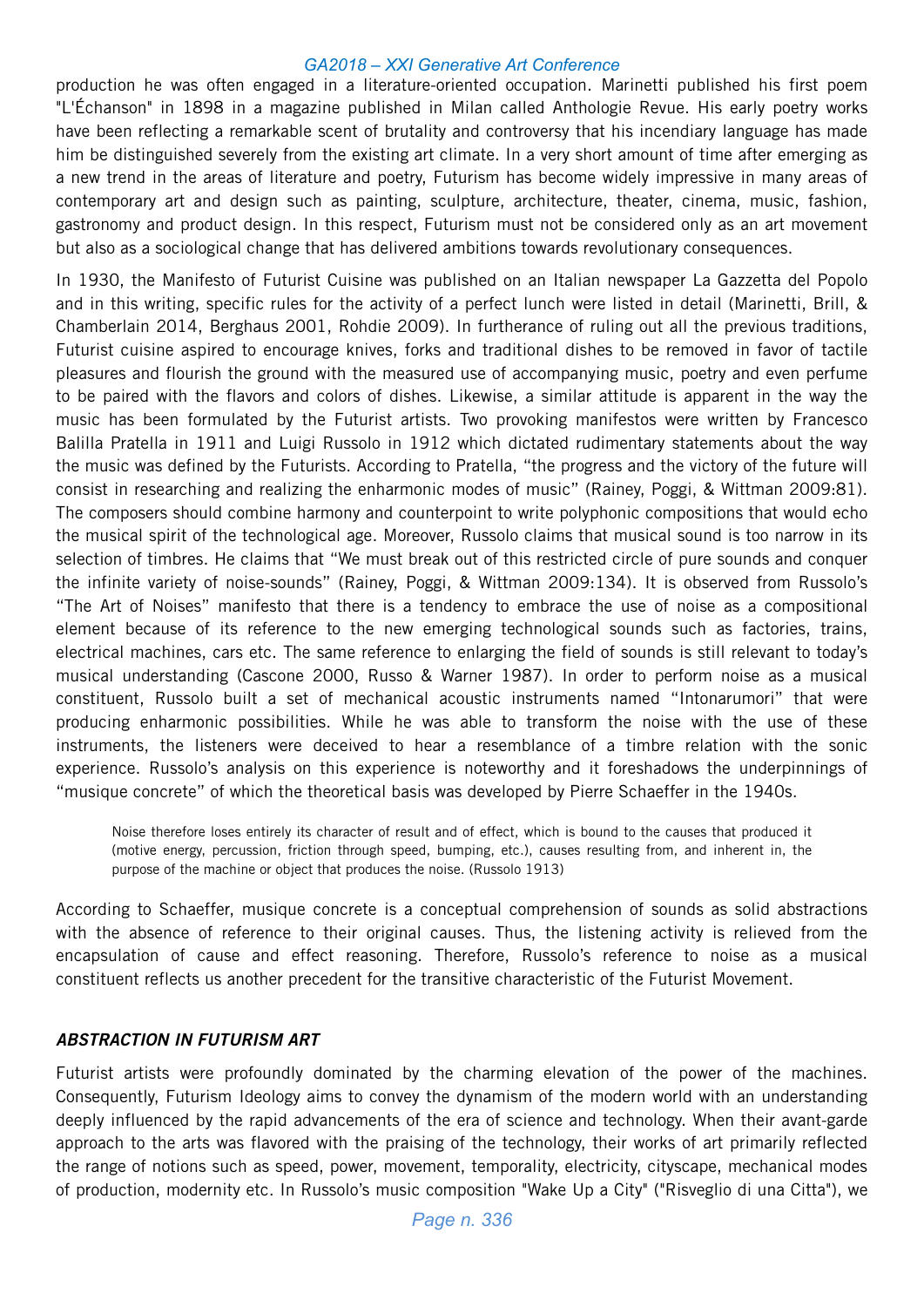are witnessing a birth of a new musical loudness, in which the sounds associated with the name of the piece, urban sirens, and factory whistles are elicited extensively. With its irregularly vibrating sonic content, the piece portrays a sense of sound-walking in a modern city of the day. Although the name of the composition is self-explanatory about its premise, the inclusion of noise materials creates an abstraction of a spectrum of sounds as a detached listening experience from its causality.

In a like manner, futurist painters have tried to break down a visual experience into its abstract elements. With the influence of chronophotography on futurist painters, the notion of transforming movements into a sequence of silhouettes became a subject of interest for the composition of paintings. In 1900, when Giacomo Balla encountered Etienne-Jules Marey's chronophotography works, he was fascinated by the framing of the suspended kinesis in the appearance of a stasis (Poggi 2009). Balla's approximation in depicting a movement on a painting was celebrated in his famous painting "Dynamism of a Dog on a Leash ("Dinamismo di un cane al guinzaglio") in 1912. In this painting, the rapid movements of the dog's feet and the lady's walk cycle were superimposed to capture their motion on a single moment. The suspended moment of temporality and dynamic equilibrium have contributed to the feeling of the painting with an exalted feeling of desire to elongate in a fourth dimension. In the early twentieth century, artists in almost every major modern movement were influenced by the fourth-dimension conceptualization (Henderson 1981). In another masterwork by Umberto Boccioni named Unique Forms of Continuity in Space, the motion was laid on a bronze sculpture with a wavy man figure leaning forward in space. According to Boccioni "Dynamic form is a kind of the fourth dimension in painting and sculpture that does not take on real life without the full affirmation of the three dimensions that determine the volume: height, width, depth" (Boccioni 1913). With its dynamic form, this sculpture portrays an abstract manifestation of an intrinsic potential for a flow and a dissolution of a solid matter.

As it is observed in all the mentioned artworks above, it is evident that Futurism has been maintaining its discourse in an ongoing relationship with the abstraction in art. Basically, abstraction in art aspires to create conceptual forms that do not carry any direct reference to the observed reality. This subject has been frequently visited during the 20<sup>th</sup> century in the various fields of art including painting, sculpture, photography, and cinema. Even though it is considered controversial to follow the traits of the notion in the past, as a precursor one may point the Neandertal cave art paintings in Spain which is taught to be 64.000 years old (Hoffmann 2018, Marris 2018). Distinct forms of dots, rectangular shapes and handprints are easily recognized in these astonishing red and black paintings. These abstract shapes merely represent any resemblance to a visible reality. An outstanding figure, the ladder-like form in this finding is a fascinating drawing of an unknowable geometric shape with deliberate touches of hands. Furthermore, on the top-left side of this structure, there is a curvilinear shape composed with several dots almost evenly ordered on a proper grid layout. This repetitive figure discloses an intentional behavior in generating a specific pattern and configuring an order in a composition of a painting. Repetitive forms in arts have been embraced in various other artworks by artists such as Claude Monet, Wassily Kandinsky, Kazimir Malevich, Rene Magritte, Andy Warhol and others.

### REPETITION AND RECURSION

Repetition is not superficial. It has been observed in nature in various circumstances. On a macro lens, a cosmic example would be the dawn of the day, on the other hand on a much microscopic level we observe that a cell of an organism has repetitive properties as well. The concept of repetition has been studied as an important philosophical debate by Deleuze in his writing "Difference and Repetition". According to Deleuze, there are as many constants as variables in laws of nature and repetition can be described as an extreme resemblance or perfect equivalence (Deleuze 1994). As there is a certain or zero approximation in the repetitive action on a theoretical dimension, it could also be relevant to the works of arts as well. In Yves Klein's Blue Monochrome series, we are seeing an abstraction of a single blue color hue with repetitive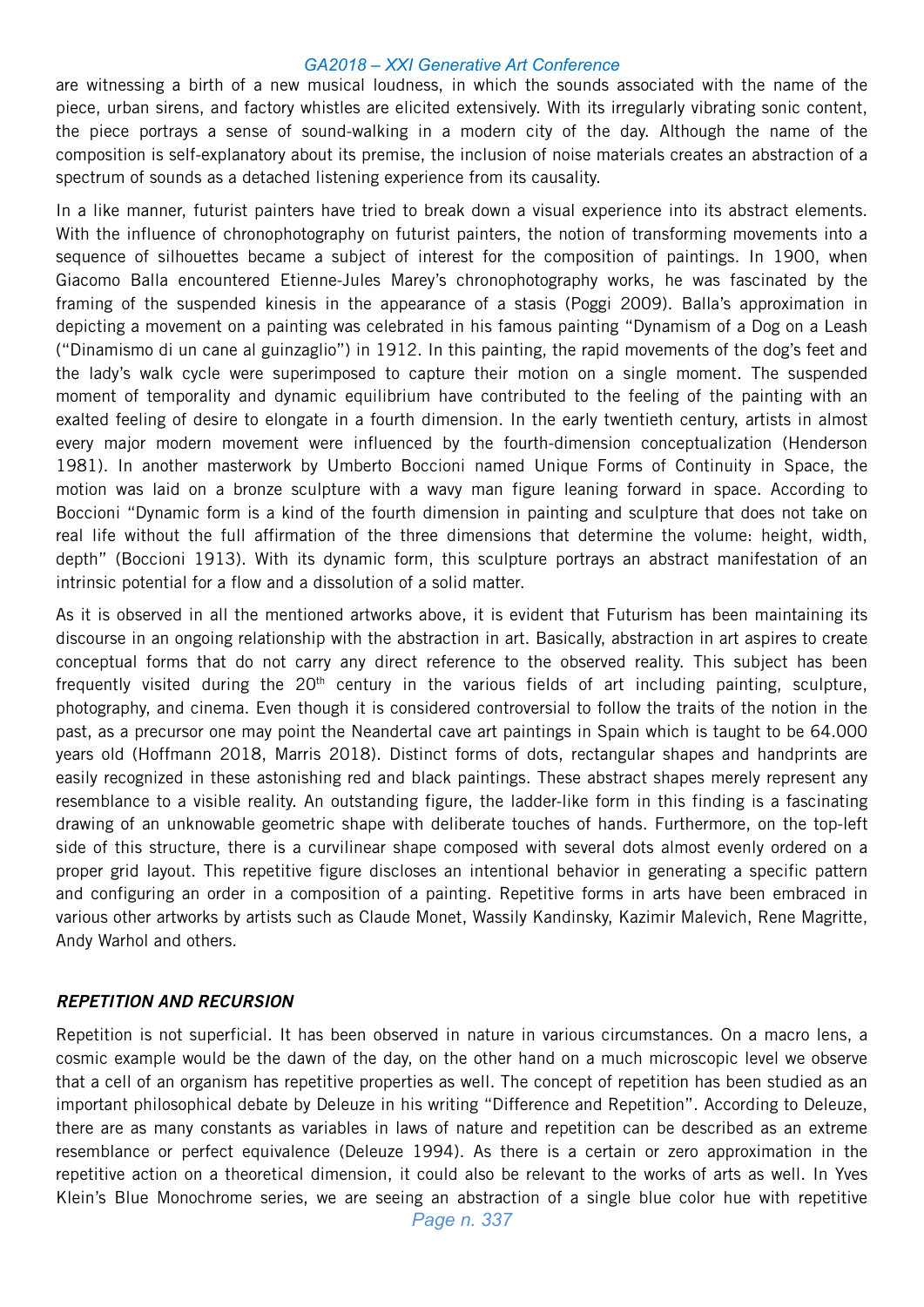applications of a specific pigment on different canvases. Even though one may easily describe these painting as identical from a distance, Klein states that all his paintings are different, and their pictorial quality is immaterial and invisible (Duve & Krauss 1989).



Exhibition – Yves Klein

Klein's repetition series calls for some references to Deleuze's separation of two types of repetition: static and dynamic repetition. According to Deleuze, static repetition refers to an "abstract effect" whereas dynamic repetition refers to an "acting cause". In the dynamic repetition, the concept of representation is transformed into an Idea that forms the dynamism of the totality (Deleuze 1994). Thus, with reference to Deleuze's the dynamic repetition, an analysis of Klein's Blue Monochrome series is not only pertained to a symbolic meaning of a distinct color, but the repetitive conduct of the artworks implicates an artistic reality of its own with internalized nuances.

Use or repetitive forms on canvas have been frequently implemented in futurist painters' compositions. In Giacomo Balla's artworks that are based on the themes of speed and movement, we are extensively observing the adoption of repetition techniques in his painting style. In his painting titled "Lines of Movement and Dynamic Succession" (1913), the layering of geometric shapes and curvature representation of sequential copies of visual elements on superimposed juxtapositions implies his vigorous attempt to portray the infiltration of the movement into imagery. Placement of a flying bird's repetitive appearance in a consecutive structure enhances the idea of illustrating a continuous movement as a breakdown of precise discrete samples.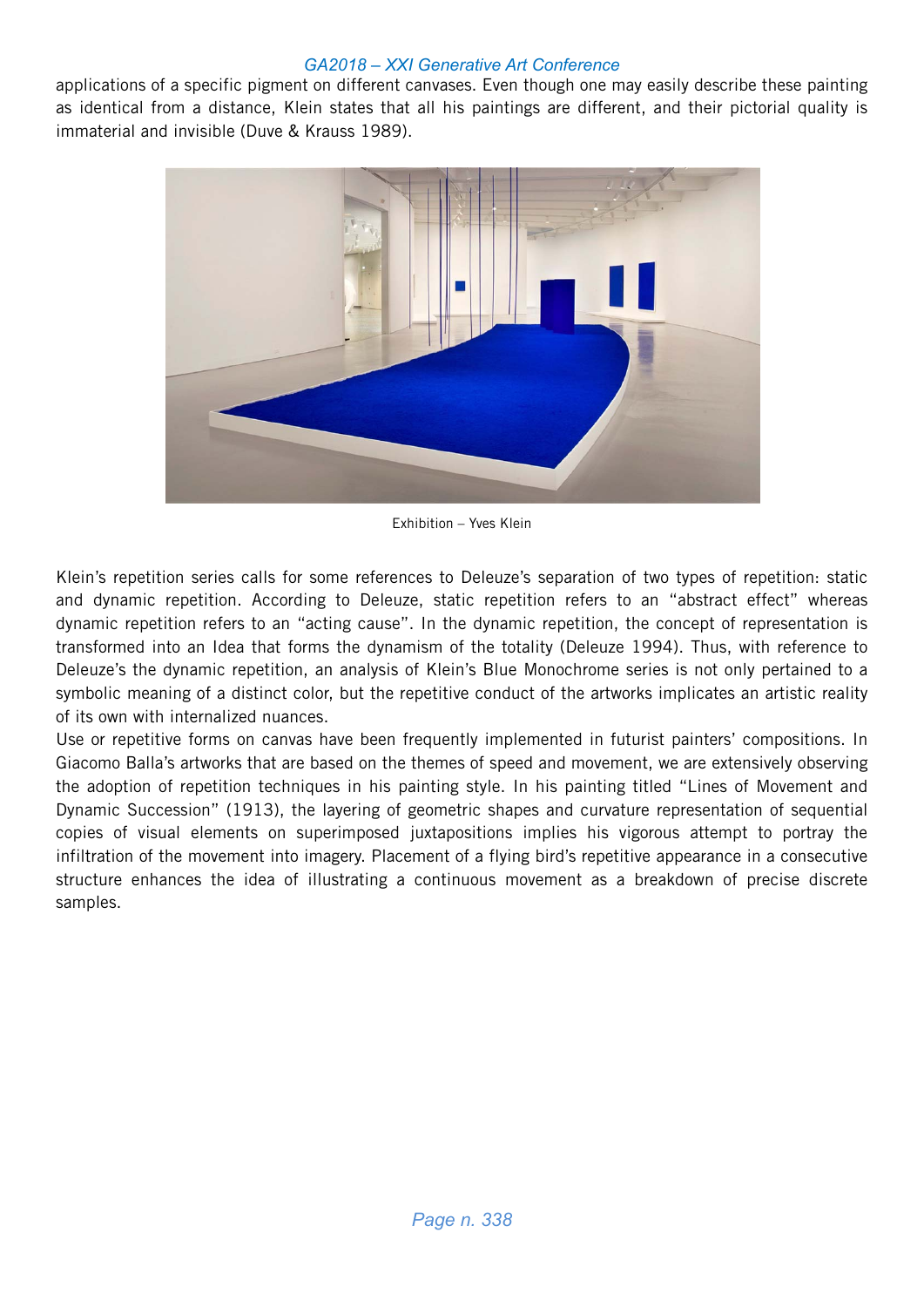

Giacomo Balla - Lines of Movement and Dynamic Succession" (1913)

His articulation of the same figurative approach may be observed largely in his other paintings including Speed of a Motorcycle (1913), Abstract Speed (1913), and Flight of the Swallows (1913). In a classic famous example of futurist paintings, "Speed of a Motorcycle", the repeated shell image designates an abstract shape to signify an accelerated motorcycle's displacement. While Balla attracts the viewers thoroughly into his radiant composition, he adopts the technique of using a sequential arrangement of the same geometric shape that has been recursively rotated from its center of origin.



Giacomo Balla - Speed of a Motorcycle (1913)

In this painting, we are not only observing a repetition of a single object but a recursive manipulation of its replicas with variance on its positioning, rotation and scale properties. Similarly, handling the control of derivations in the building properties of a visual instance has been a crucial point of departure for the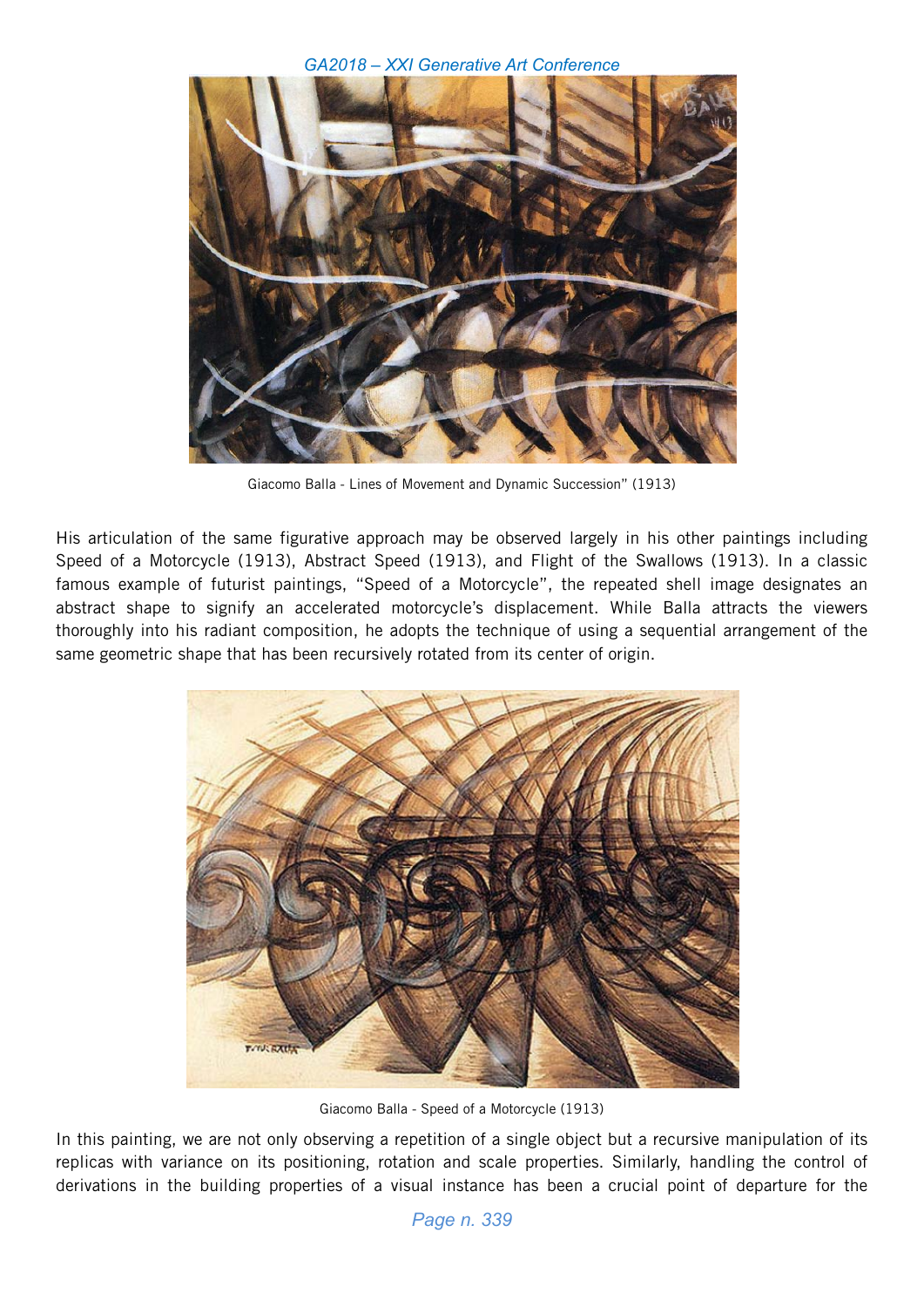computer-based generative arts. Computer-based Generative Arts is a practice to produce artforms by executing a set of rules in a systematic collaboration between an artist and a computer. Generally speaking, the artist is usually predominant in controlling a creative system to authorize an autonomous generator. The artist explores various alternatives of iterations and a result is finally determined by the evaluation of the artist. According to Boden & Edmonds, generative artworks are developed by some partial action that is not under the artist's direct authority (Boden & Edmonds 2009). Additionally, Galanter provides a comprehensive description of the concept as;

Generative art refers to any art practice where the artist uses a system, such as a set of natural language rules, a computer program, a machine, or other procedural invention, which is set into motion with some degree of autonomy contributing to or resulting in a completed work of art. (Galanter 2003)

What makes a computer-based generative system so effective is that its generative structure is mainly based on a parametric system. With the help of minor adjustments, the dynamic use of parameters enables one to render numerous alternative representations very quickly. As a consequence of the wide use of computers in creative fields, generative art has become an attractive field of investigation for many artists and computer scientists. People who are involved in creating artworks with computers treated software as a way of artistic expression. Casey Reas, who is widely known as the creator of the Processing programming language with Ben Fry, has been frequently building generative systems to create dynamic and static works of art. He establishes his art projects in the forms of software, prints, and installations. In his artwork series titled "Network A, a.k.a. Process 4", we are observing a repetitive structure that alternates a building element in various size, rotation, color, position and scale parameters. This artwork shares a similar kind of a visual dynamism that shimmers in Balla's Speed of a Motorcycle painting. Adopting an algorithmic system to generate compelling visual forms on a screen, Reas authorizes his software to form abstract environments that unfold glittering harmonies in shapes. He describes the methodology in building his artworks as an emergence from a system and a feedback into it.



Casey Reas - Network A, a.k.a. Process 4 (Installation 2) – Screenshot - 2009

Reas utilizes programming skills to draw computationally complex things that exceed his imagination. One of the tasks where computers outstrip human intelligence is accomplishing repetitive operations quickly. Taking an advantage of this condition, creative programmers frequently apply repetitive, iterative and recursive algorithms to establish generative systems. On another note, Joshua Davis uses the form of spirals to construct an abstract geometry with animating features in his artwork named "the Fatal Impact / Rainbow Hotness".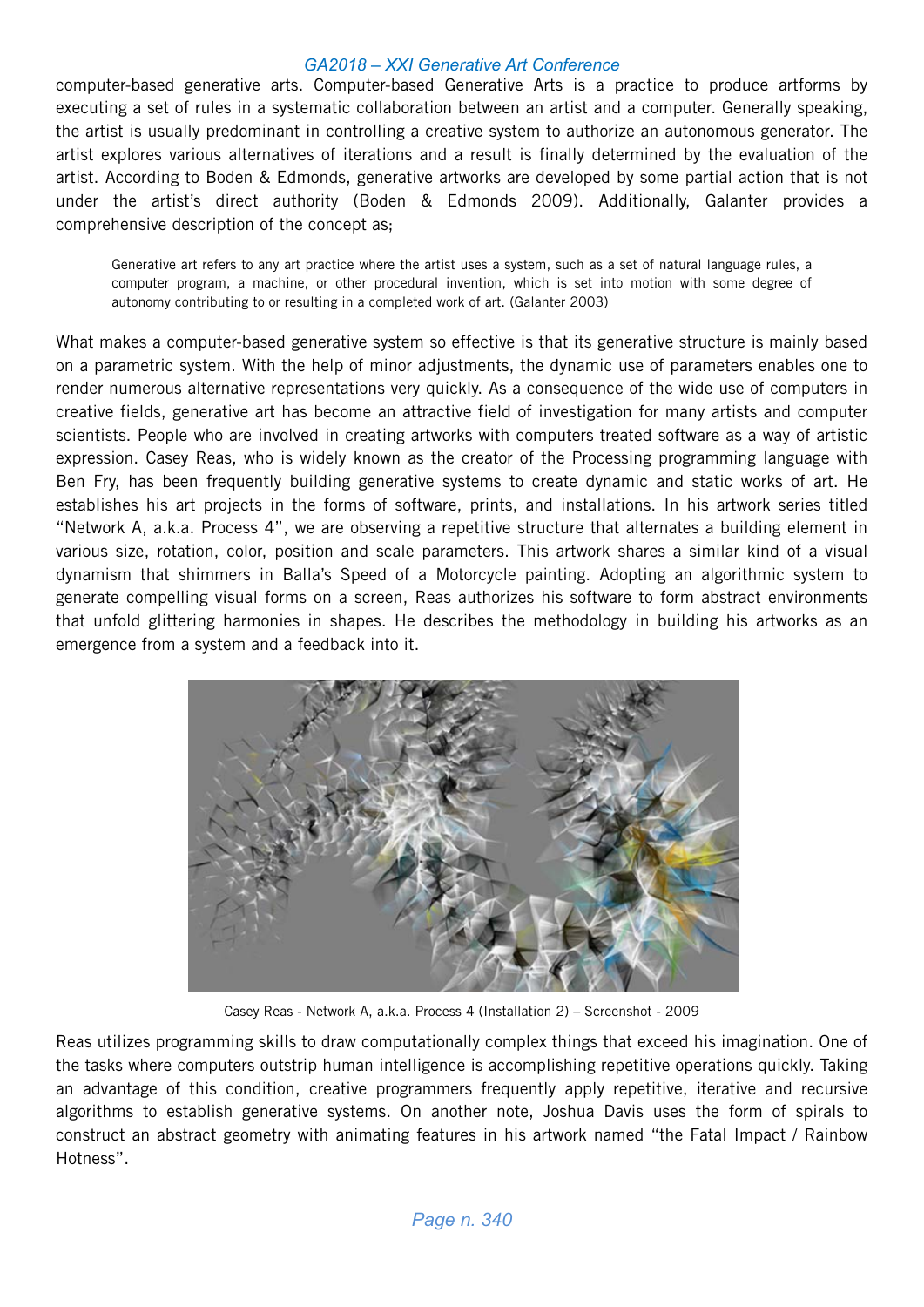

Joshua Davis - the Fatal Impact / Rainbow Hotness - Screenshot - 2014

Davis also benefits from software to create his compelling artworks with fancy colors. In this motion graphics artwork, multiple geometric shapes are morphing into each other while progressing in random patterns. Perfect circular shapes and their harmonious flow pulls the spectators into a cosmos of whirling spirals. It could be visually inferred that both Davis's "the Fatal Impact" and Reas' "Network A. a.k.a. Process 4" contain strong elements of dynamism in their compositions. Their shared appealing imagery is a result of a progressive development of a software articulated by the artists themselves. Obviously, when compared to the futurists, we observe no scent of unconditional longing for technology or imitation of a technological machinery. Instead, we are able to recognize a high degree of competency in using software skills to merge complex forms with an experimental set of actions. From an aesthetical point of view, futurist art and computer-based generative arts are sharing common figurative abstractions with repetitive juxtapositions. Recursive manipulation of geometric shapes as building blocks results in a proliferation of abstract forms that create an immersive pleasure with dynamic sensations.

# **CONCLUSION**

Futurism art has been influential in many facets of life. Its ideology of denunciation of the past has provided it a radical personality in its discourse. Because of the political climate of the era, the movement did not endure its maturity, but its aesthetical features were survived until today. Today in the age of computers, many artists are implementing computational systems to explore new forms in arts. While analyzing the works of Futurism Art, it becomes evident that some illuminating pathways to today have been established by some artists. Its conceptualization of repetition and the dimension of abstraction is still applied by the computer-based generative artists of today. Both periods are inclined with the technological developments of their day, and like in the case of the Russolo's Intonarumori, the artist takes the active role to build their expressive systems to perform their creative tasks. This paper focuses on exploring the similarities between the Futurist and computer-based generative artistic schemes. With this in mind, a particular list of masterworks has been considered to compare their compositional structures. Inevitably, there could be as many differences as similarities between the two approaches and additional influences from other artistic movements are inescapable. However, this paper aspires to underline the specific resemblances with the inclusion of their appetites for creations.

# **REFERENCES**